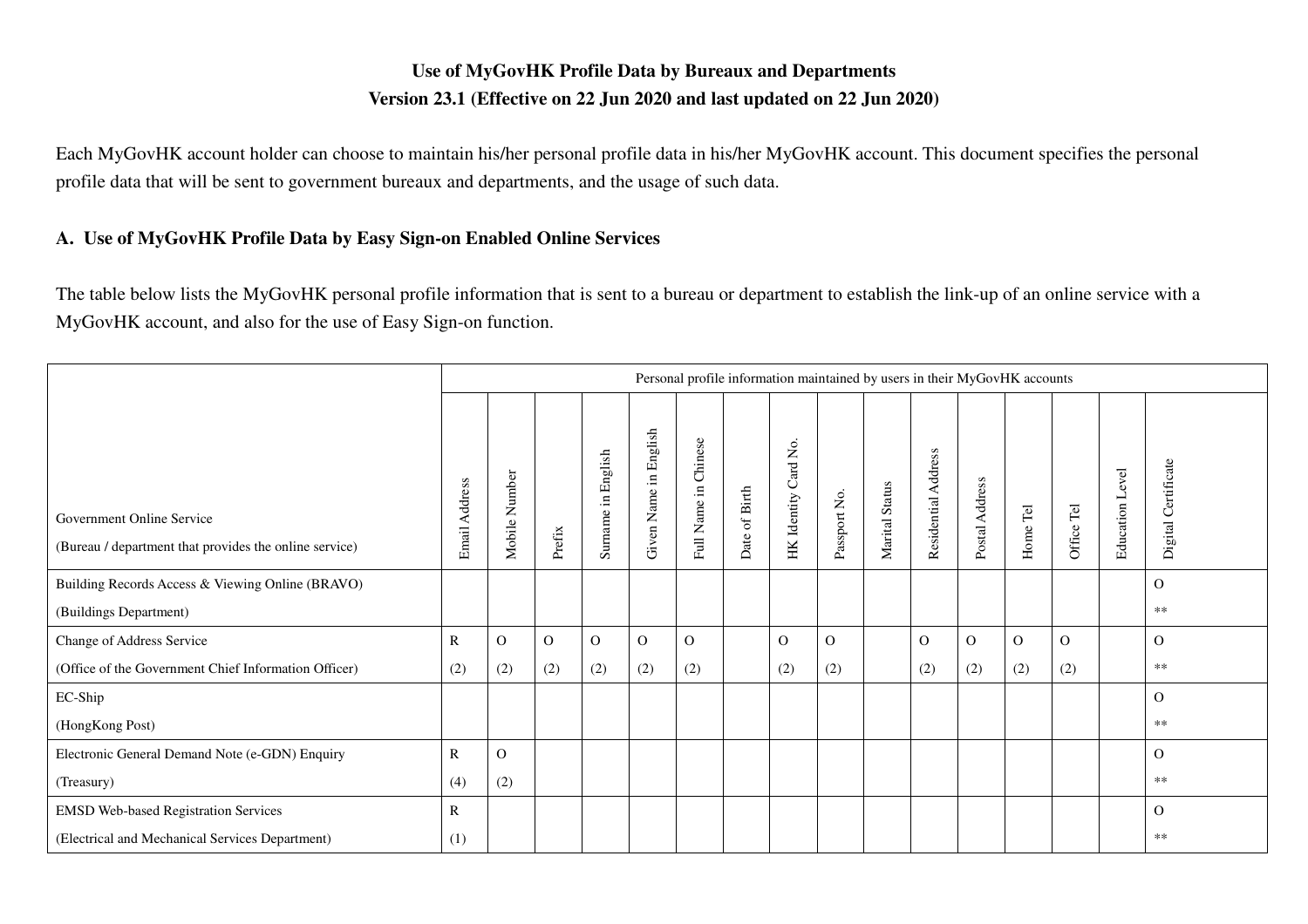|                                                                                     |               |               |             |                    |                       |                      |               | Personal profile information maintained by users in their MyGovHK accounts |              |                |                     |                |                                    |            |                 |                     |
|-------------------------------------------------------------------------------------|---------------|---------------|-------------|--------------------|-----------------------|----------------------|---------------|----------------------------------------------------------------------------|--------------|----------------|---------------------|----------------|------------------------------------|------------|-----------------|---------------------|
| Government Online Service<br>(Bureau / department that provides the online service) | Email Address | Mobile Number | Prefix      | Surname in English | Given Name in English | Full Name in Chinese | Date of Birth | HK Identity Card No.                                                       | Passport No. | Marital Status | Residential Address | Postal Address | Home $\operatorname{\mathsf{Tel}}$ | Office Tel | Education Level | Digital Certificate |
| eRVD Bill                                                                           | $\mathbf R$   |               | $\mathbf O$ | $\mathbf O$        | $\mathbf{O}$          | $\overline{O}$       |               |                                                                            |              |                |                     |                |                                    |            |                 | ${\rm O}$           |
| (Rating and Valuation Department)                                                   | (3)           |               | (3)         | (3)                | (3)                   | (3)                  |               |                                                                            |              |                |                     |                |                                    |            |                 | $\ast\ast$          |
| eTAX                                                                                |               |               |             | $\mathbf M$        | M                     |                      |               | M                                                                          |              |                |                     |                |                                    |            |                 | $\Omega$            |
| (Inland Revenue Department)                                                         |               |               |             | (1)                | (1)                   |                      |               | (1)                                                                        |              |                |                     |                |                                    |            |                 | (1)                 |
| Government Photo Store                                                              |               |               |             |                    |                       |                      |               |                                                                            |              |                |                     |                |                                    |            |                 | $\mathbf O$         |
| (Information Services Department)                                                   |               |               |             |                    |                       |                      |               |                                                                            |              |                |                     |                |                                    |            |                 | $\ast\ast$          |
| HongKong Post Circular Service                                                      |               |               |             |                    |                       |                      |               |                                                                            |              |                |                     |                |                                    |            |                 | $\mathbf{O}$        |
| (HongKong Post)                                                                     |               |               |             |                    |                       |                      |               |                                                                            |              |                |                     |                |                                    |            |                 | $**$                |
| Hong Kong Public Library Services                                                   |               |               |             |                    |                       |                      |               |                                                                            |              |                |                     |                |                                    |            |                 | $\Omega$            |
| (Leisure and Cultural Services Department)                                          |               |               |             |                    |                       |                      |               |                                                                            |              |                |                     |                |                                    |            |                 | $\ast\ast$          |
| Housing Authority e-Services for Public Rental Housing                              |               |               |             |                    |                       |                      |               |                                                                            |              |                |                     |                |                                    |            |                 | $\Omega$            |
| Application                                                                         |               |               |             |                    |                       |                      |               |                                                                            |              |                |                     |                |                                    |            |                 | $***$               |
| (Housing Authority)                                                                 |               |               |             |                    |                       |                      |               |                                                                            |              |                |                     |                |                                    |            |                 |                     |
| Housing Authority e-Services for Public Rental Housing Tenants                      |               |               |             |                    |                       |                      |               |                                                                            |              |                |                     |                |                                    |            |                 | $\mathbf O$         |
| (Housing Authority)                                                                 |               |               |             |                    |                       |                      |               |                                                                            |              |                |                     |                |                                    |            |                 | $\ast\ast$          |
| Housing Electronic Building Records Online System (HeBROS)                          |               |               |             |                    |                       |                      |               |                                                                            |              |                |                     |                |                                    |            |                 | $\mathbf O$         |
| (Housing Department)                                                                |               |               |             |                    |                       |                      |               |                                                                            |              |                |                     |                |                                    |            |                 | $\ast\ast$          |
| Interactive Employment Service of Labour Department                                 |               |               |             |                    |                       |                      |               |                                                                            |              |                |                     |                |                                    |            |                 | $\mathbf{O}$        |
| (Labour Department)                                                                 |               |               |             |                    |                       |                      |               |                                                                            |              |                |                     |                |                                    |            |                 | $\ast\ast$          |
| LCSD e-Magazine Service                                                             | R             |               |             |                    |                       |                      |               |                                                                            |              |                |                     |                |                                    |            |                 | $\mathbf{O}$        |
| (Leisure and Cultural Services Department)                                          | (4)           |               |             |                    |                       |                      |               |                                                                            |              |                |                     |                |                                    |            |                 | $***$               |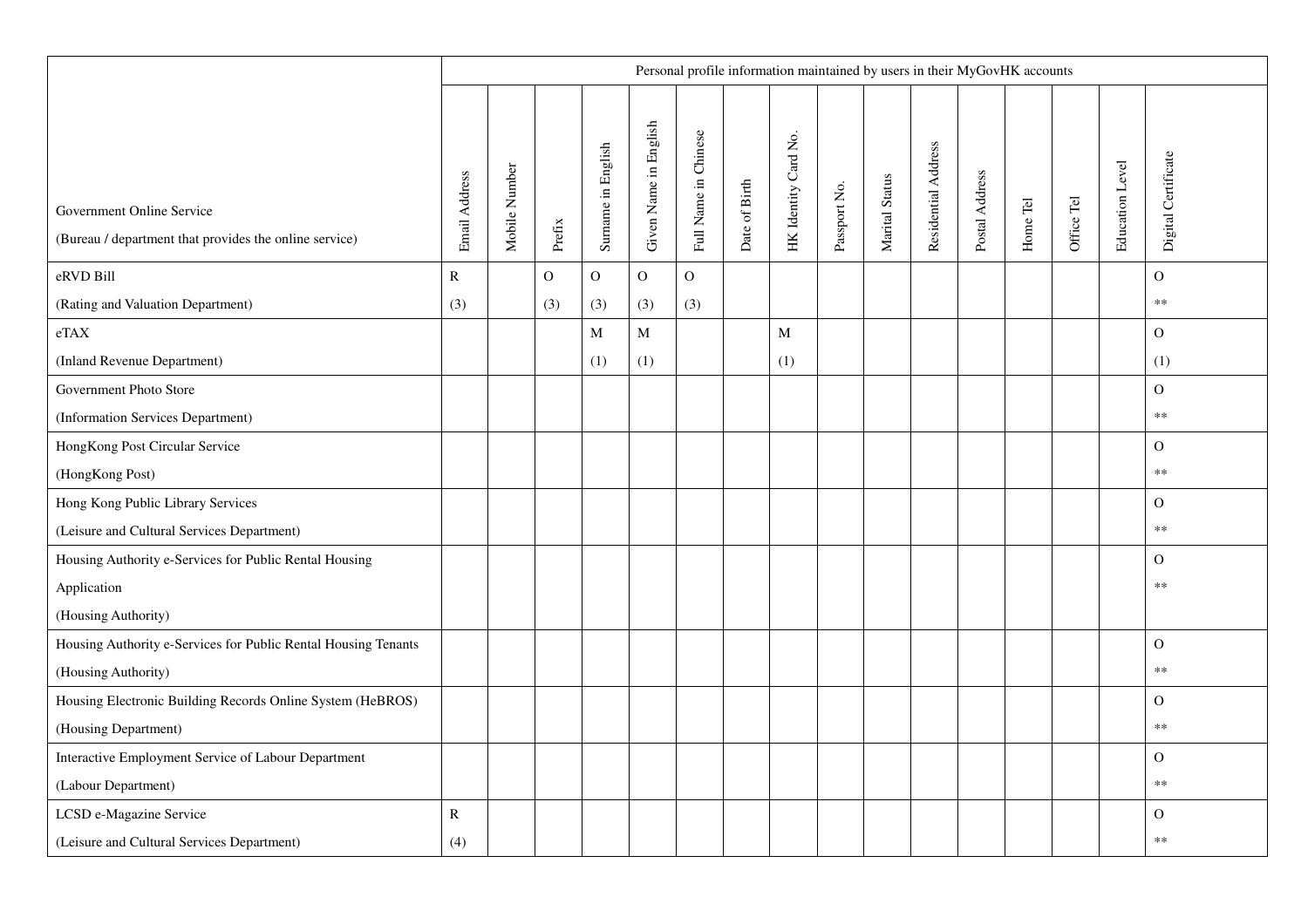|                                                                                     | Personal profile information maintained by users in their MyGovHK accounts |               |        |                    |                       |                      |               |                      |              |                |                     |                |          |            |                        |                     |
|-------------------------------------------------------------------------------------|----------------------------------------------------------------------------|---------------|--------|--------------------|-----------------------|----------------------|---------------|----------------------|--------------|----------------|---------------------|----------------|----------|------------|------------------------|---------------------|
| Government Online Service<br>(Bureau / department that provides the online service) | Email Address                                                              | Mobile Number | Prefix | Surname in English | Given Name in English | Full Name in Chinese | Date of Birth | HK Identity Card No. | Passport No. | Marital Status | Residential Address | Postal Address | Home Tel | Office Tel | <b>Education Level</b> | Digital Certificate |
| Leisure Link Internet Booking Service                                               |                                                                            |               |        |                    |                       |                      |               |                      |              |                |                     |                |          |            |                        | $\mathbf{O}$        |
| (Leisure and Cultural Services Department)                                          |                                                                            |               |        |                    |                       |                      |               |                      |              |                |                     |                |          |            |                        | $\ast\ast$          |
| Medical Examinations for Radiation Workers                                          |                                                                            |               |        |                    |                       |                      |               |                      |              |                |                     |                |          |            |                        | $\Omega$            |
| (Department of Health)                                                              |                                                                            |               |        |                    |                       |                      |               |                      |              |                |                     |                |          |            |                        | $\ast\ast$          |
| Music Office Trainee Portal                                                         |                                                                            |               |        |                    |                       |                      |               |                      |              |                |                     |                |          |            |                        | $\Omega$            |
| (Leisure and Cultural Services Department)                                          |                                                                            |               |        |                    |                       |                      |               |                      |              |                |                     |                |          |            |                        | $**$                |
| My Speedpost account                                                                |                                                                            |               |        |                    |                       |                      |               |                      |              |                |                     |                |          |            |                        | $\mathbf{O}$        |
| (HongKong Post)                                                                     |                                                                            |               |        |                    |                       |                      |               |                      |              |                |                     |                |          |            |                        | $\ast\ast$          |
| Online Checking of Driving Licence Status                                           | $\mathbf R$                                                                |               |        |                    |                       |                      |               | $\mathcal{O}$        | $\mathbf 0$  |                |                     |                |          |            |                        | $\mathbf O$         |
| (Transport Department)                                                              | (2)                                                                        |               |        |                    |                       |                      |               | (3)                  | (3)          |                |                     |                |          |            |                        | $**$                |
| Online Checking of Driving Licence Status (Authorised Person)                       | $\mathbf R$                                                                |               |        |                    |                       |                      |               |                      |              |                |                     |                |          |            |                        | $\Omega$            |
| (Transport Department)                                                              | (2)                                                                        |               |        |                    |                       |                      |               |                      |              |                |                     |                |          |            |                        | $**$                |
| <b>Online Government Bookstore</b>                                                  |                                                                            |               |        |                    |                       |                      |               |                      |              |                |                     |                |          |            |                        | $\Omega$            |
| (Information Services Department)                                                   |                                                                            |               |        |                    |                       |                      |               |                      |              |                |                     |                |          |            |                        | $\ast\ast$          |
| Radiation Board Licensing Services (Irradiating Apparatus /                         |                                                                            |               |        |                    |                       |                      |               |                      |              |                |                     |                |          |            |                        | $\mathbf{O}$        |
| Radioactive Substances Licences)                                                    |                                                                            |               |        |                    |                       |                      |               |                      |              |                |                     |                |          |            |                        | $**$                |
| (Department of Health)                                                              |                                                                            |               |        |                    |                       |                      |               |                      |              |                |                     |                |          |            |                        |                     |
| Radiation Monitoring Services (Corporate Subscribers)                               |                                                                            |               |        |                    |                       |                      |               |                      |              |                |                     |                |          |            |                        | $\Omega$            |
| (Department of Health)                                                              |                                                                            |               |        |                    |                       |                      |               |                      |              |                |                     |                |          |            |                        | $\ast\ast$          |
| Radiation Monitoring Services (Individual Users)                                    |                                                                            |               |        |                    |                       |                      |               |                      |              |                |                     |                |          |            |                        | $\mathbf{O}$        |
| (Department of Health)                                                              |                                                                            |               |        |                    |                       |                      |               |                      |              |                |                     |                |          |            |                        | $**$                |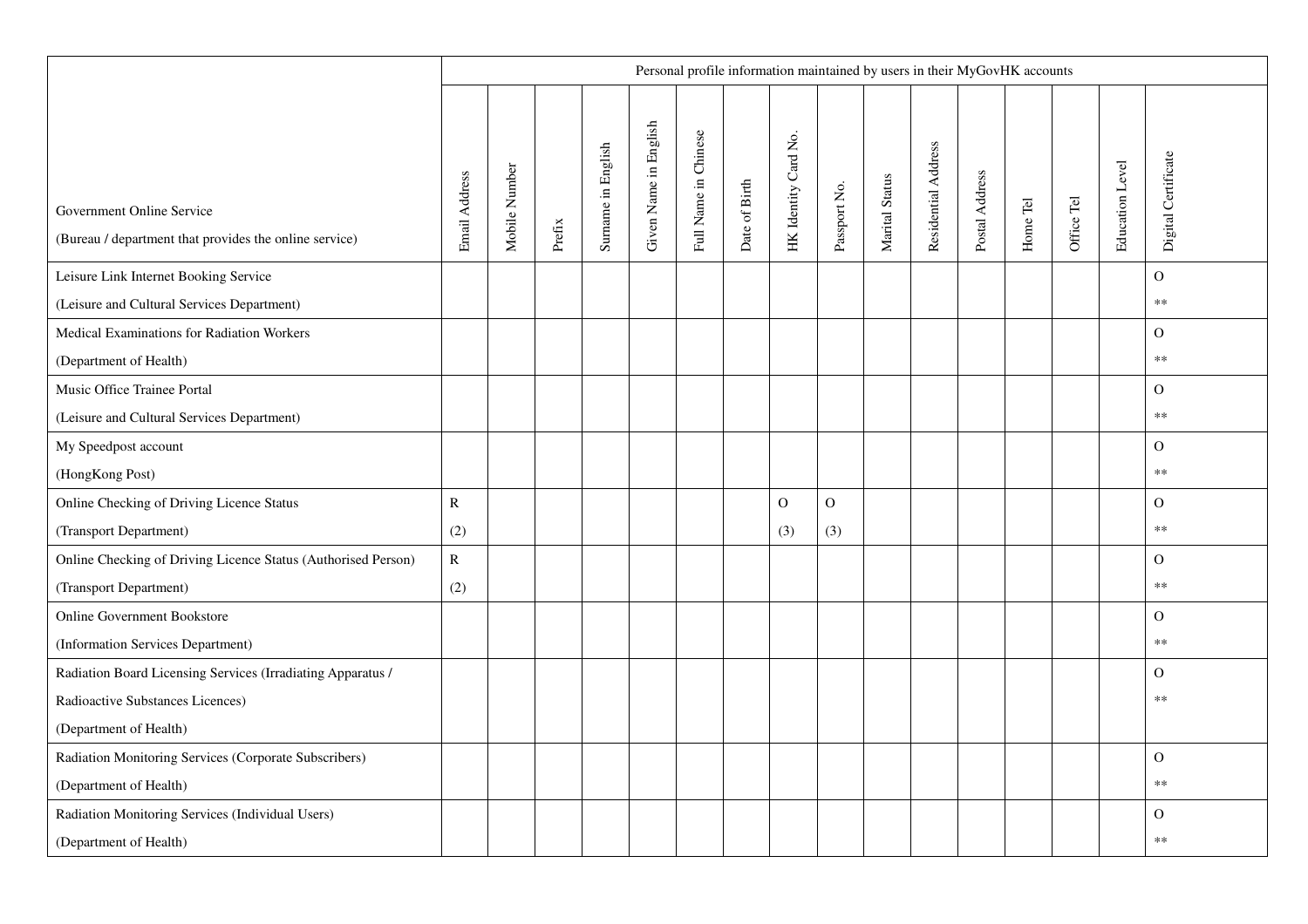|                                                                                     | Personal profile information maintained by users in their MyGovHK accounts |               |          |                    |                       |                      |               |                      |              |                |                     |                |          |            |                 |                     |
|-------------------------------------------------------------------------------------|----------------------------------------------------------------------------|---------------|----------|--------------------|-----------------------|----------------------|---------------|----------------------|--------------|----------------|---------------------|----------------|----------|------------|-----------------|---------------------|
| Government Online Service<br>(Bureau / department that provides the online service) | Email Address                                                              | Mobile Number | Prefix   | Surname in English | Given Name in English | Full Name in Chinese | Date of Birth | HK Identity Card No. | Passport No. | Marital Status | Residential Address | Postal Address | Home Tel | Office Tel | Education Level | Digital Certificate |
| Registration of Outbound Travel Information                                         | $\mathbb{R}$                                                               |               | $\Omega$ | M                  | M                     | $\Omega$             |               | M                    |              |                |                     |                |          |            |                 | $\Omega$            |
| (Immigration Department)                                                            | (2)                                                                        |               | (2)      | (2)                | (2)                   | (2)                  |               | (1)                  |              |                |                     |                |          |            |                 | $\ast\ast$          |
| SFO E-link - My Applications to Submit Online Applications                          |                                                                            |               |          |                    |                       |                      |               | $\Omega$             |              |                |                     |                |          |            |                 | $\Omega$            |
| (Working Family and Student Financial Assistance Agency)                            |                                                                            |               |          |                    |                       |                      |               | (2)                  |              |                |                     |                |          |            |                 | $**$                |
| SFO E-link - My Bills to View Student Loan Account & Make                           |                                                                            | $\Omega$      |          |                    |                       |                      |               | $\mathbf{O}$         |              |                |                     |                |          |            |                 | $\mathbf{O}$        |
| Payment                                                                             |                                                                            | (2)           |          |                    |                       |                      |               | (2)                  |              |                |                     |                |          |            |                 | **                  |
| (Working Family and Student Financial Assistance Agency)                            |                                                                            |               |          |                    |                       |                      |               |                      |              |                |                     |                |          |            |                 |                     |
| SFO E-link - My Counter Appointments to Make Appointments                           |                                                                            |               |          |                    |                       |                      |               |                      |              |                |                     |                |          |            |                 | $\mathbf{O}$        |
| for Submitting Loan / Application Documents                                         |                                                                            |               |          |                    |                       |                      |               |                      |              |                |                     |                |          |            |                 | $**$                |
| (Working Family and Student Financial Assistance Agency)                            |                                                                            |               |          |                    |                       |                      |               |                      |              |                |                     |                |          |            |                 |                     |
| ShopThruPost for Online Purchase of Stamps and Souvenirs                            |                                                                            |               |          |                    |                       |                      |               |                      |              |                |                     |                |          |            |                 | $\Omega$            |
| (HongKong Post)                                                                     |                                                                            |               |          |                    |                       |                      |               |                      |              |                |                     |                |          |            |                 | $**$                |
| Water Supplies Department Electronic Services                                       |                                                                            |               |          |                    |                       |                      |               |                      |              |                |                     |                |          |            |                 | $\Omega$            |
| (Water Supplies Department)                                                         |                                                                            |               |          |                    |                       |                      |               |                      |              |                |                     |                |          |            |                 | $**$                |
| Youth Employment Start Member Zone                                                  |                                                                            |               |          |                    |                       |                      |               |                      |              |                |                     |                |          |            |                 | $\Omega$            |
| (Labour Department)                                                                 |                                                                            |               |          |                    |                       |                      |               |                      |              |                |                     |                |          |            |                 | $**$                |

## Legends:

M – The user must provide this profile information in his/her MyGovHK account before the user can link up the particular service with his/her MyGovHK account, or before the user can access the particular government online service via the Easy Sign-on function.

O – It is optional for the user to provide this profile information in his/her MyGovHK account. If the user has provided this information, the information will be